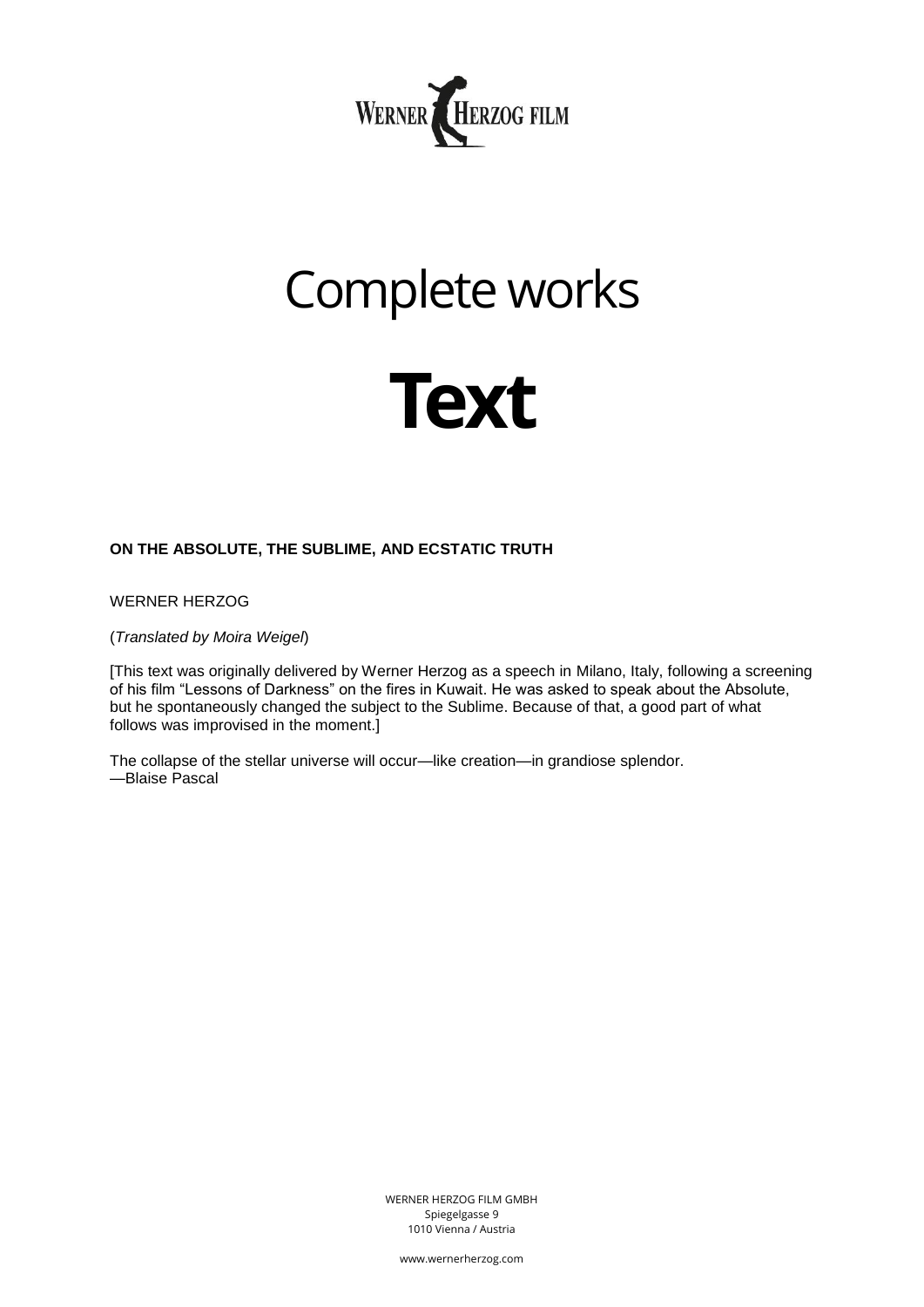

The words attributed to Blaise Pascal which preface my film Lessons of Darkness are in fact by me. Pascal himself could not have said it better.

This falsified and yet, as I will later demonstrate, not falsified quotation should serve as a first hint of what I am trying to deal with in this discourse. Anyway, to acknowledge a fake as fake contributes only to the triumph of accountants. Why am I doing this, you might ask? The reason is simple and comes not from theoretical, but rather from practical, considerations. With this quotation as a prefix I elevate [*erheben*] the spectator, before he has even seen the first frame, to a high level, from which to enter the film. And I, the author of the film, do not let him descend from this height until it is over. Only in this state of sublimity [*Erhabenheit*] does something deeper become possible, a kind of truth that is the enemy of the merely factual. Ecstatic truth, I call it.

After the first war in Iraq, as the oil fields burned in Kuwait, the media—and here I mean television in particular — was in no position to show what was, beyond being a war crime, an event of cosmic dimensions, a crime against creation itself. There is not a single frame in *Lessons of Darkness* in which you can recognize our planet; for this reason the film is labeled "science fiction," as if it could only have been shot in a distant galaxy, hostile to life. At its premiere at the Berlin Film Festival, the film met with an orgy of hate. From the raging cries of the public I could make out only "aestheticization of horror." And when I found myself being threatened and spat at on the podium, I hit upon only a single, banal response. "You cretins," I said, "that's what Dante did in his Inferno, it's what Goya did, and Hieronymus Bosch too." In my moment of need, without thinking about it, I had called upon the guardian angels who familiarize us with the Absolute and the Sublime.

The Absolute, the Sublime, the Truth . . . What do these words mean? This is, I must confess, the first time in my life that I have sought to settle such questions outside of my work, which I understand, first and foremost, in practical terms. By way of qualification, I should add at once that I am not going to venture a definition of the Absolute, even if that concept casts its shadow over everything that I say here. The Absolute poses a never-ending quandary for philosophy, religion, and mathematics.

> WERNER HERZOG FILM GMBH Spiegelgasse 9 1010 Vienna / Austria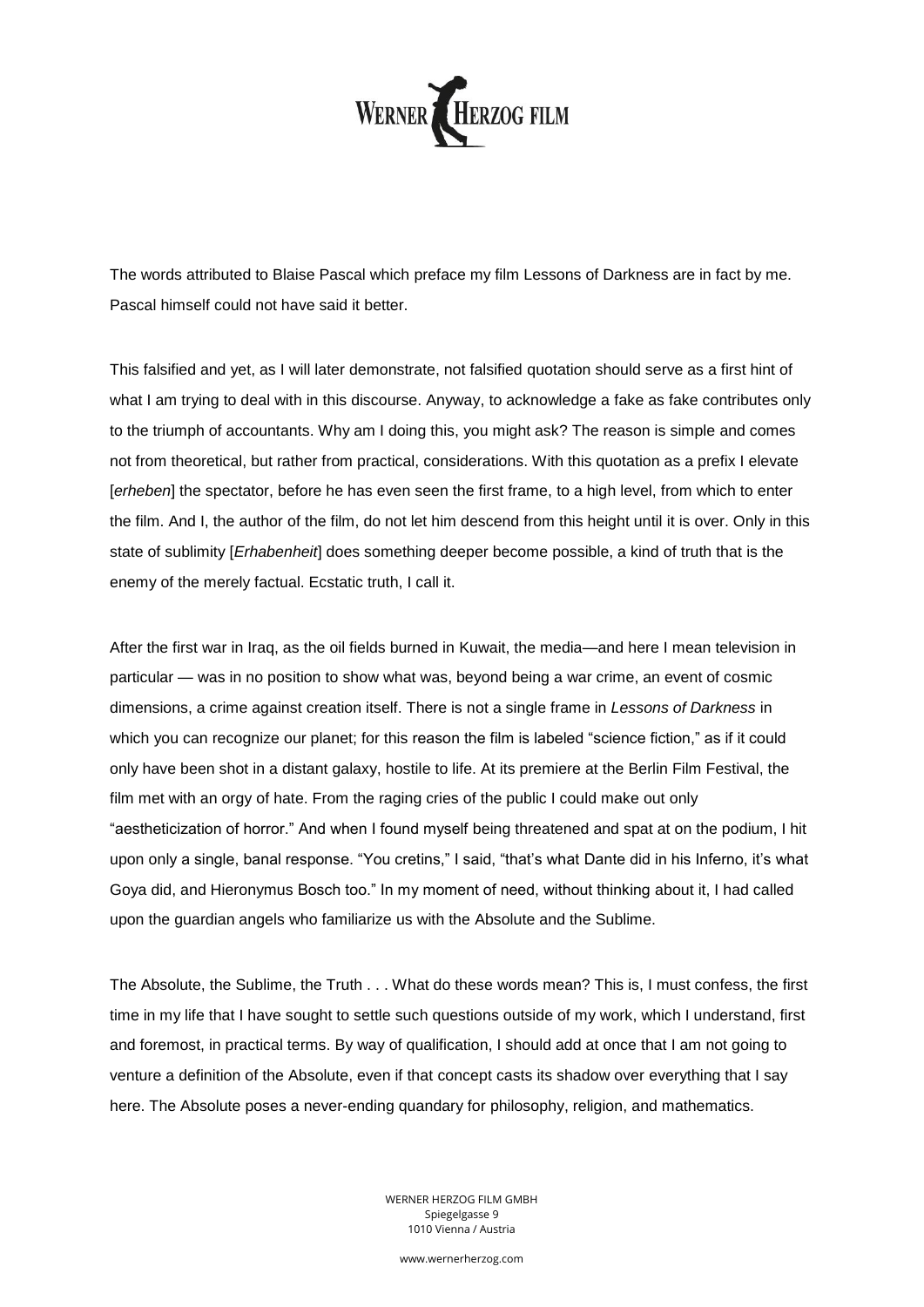

Mathematics will probably come closest to getting it when someone finally proves Riemann's hypothesis. That question concerns the distribution of prime numbers; unanswered since the nineteenth century, it reaches into the depths of mathematical thinking. A prize of a million dollars has been set aside for whoever solves it, and a mathematical institute in Boston has allotted a thousand years for someone to come up with a proof. The money is waiting for you, as is your immortality. For two and a half thousand years, ever since Euclid, this question has preoccupied mathematicians; if it turned out Riemann and his brilliant hypothesis were not right, it would send unimaginable shockwaves through the disciplines of mathematics and natural science. I can only very vaguely begin to fathom the Absolute; I am in no position to define the concept.

## **THE TRUTH OF THE OCEAN**

For now, I'll stay on the trusted ground of praxis. Even if we cannot really grasp it, I would like to tell you about an unforgettable encounter I had with Truth while shooting *Fitzcarraldo*. We were shooting in the Peruvian jungles east of the Andes between the Camisea and Urubamba rivers, where I would later haul a huge steamship over a mountain. The indigenous people who lived there, the Machiguengas, made up a majority of the extras and had given us the permit to film on their land. In addition to being paid, the Machiguengas wanted further benefits: they wanted training for their local doctor and a boat, so that they could bring their crops to market a few hundred kilometers downriver themselves, instead of having to sell them through middlemen. Finally, they wanted support in their fight for a legal title to the area between the two rivers. One company after another had seized it in order to plunder local stocks of wood; recently, oil firms had also been casting a greedy eye on their land.

Every petition we entered for a deed vanished at once in the labyrinthine provincial bureaucracy. Our attempts at bribery failed, too. Finally, having traveled to the ministry responsible for such things, in the capital city of Lima, I was told that, even if we could argue for a legal title on historical and cultural grounds, there were two stumbling blocks. First, the title was not contained in any legally verifiable

> WERNER HERZOG FILM GMBH Spiegelgasse 9 1010 Vienna / Austria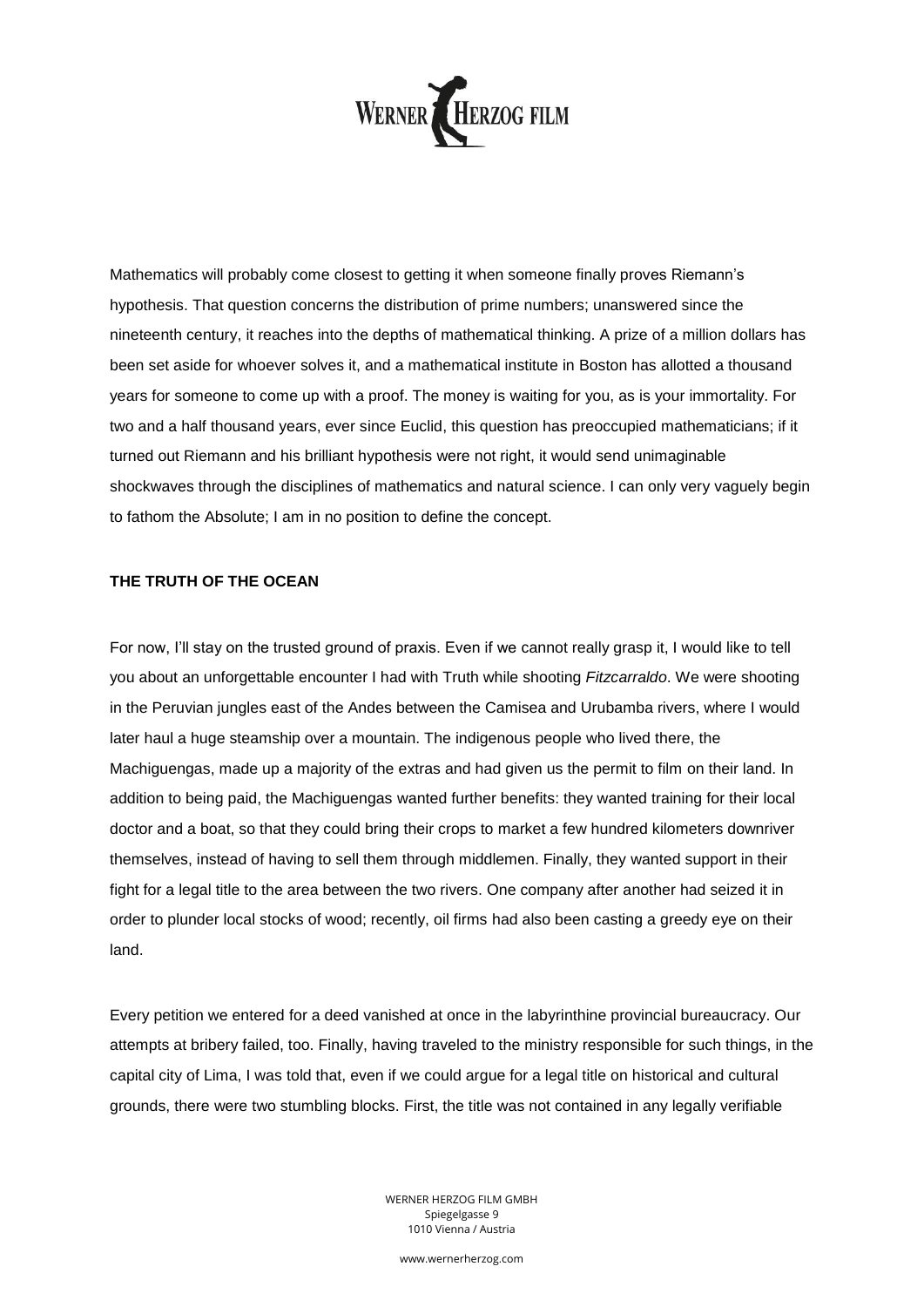

document, but supported only by hearsay, which was irrelevant. Second, no one had ever surveyed the land in order to provide a recognizable border.

To the latter end, I hired a surveyor, who furnished the Machiguengas with a precise map of their homeland. That was my part in their truth: it took the form of a delineation, a definition. I'll admit, I quarreled with the surveyor. The topographic map that he furnished was, he explained, in certain ways incorrect. It did not correspond to the truth because it did not take into account the curvature of the earth. *In such a little piece of land?* I asked, losing patience. *Of course*, he said angrily, and pushed his water glass toward me. *Even with a glass of water, you have to be clear about it, what we're dealing with is not an even surface. You should see the curvature of the earth as you would see it on an ocean or a lake. If you were really able to perceive it exactly as it is—but you are too simpleminded—you would see the earth curve.* I will never forget this harsh lesson.

The question of hearsay had a deeper dimension and required research of an entirely different kind. [Arguing for their title to the land] the Indians could only claim that they'd always been there; this they had learned from their grandparents. When, finally, the case appeared hopeless, I managed to get an audience with the President, [Fernando] Belaúnde. The Machiguengas of Shivankoreni elected two representatives to accompany me. [In the President's office in Lima] when our conversation threatened to come to a standstill, I presented Belaúnde with the following argument: in Anglo-Saxon law, although hearsay is generally inadmissible as evidence, it is not *absolutely* inadmissible. As early as 1916, in the case of *Angu vs. Atta*, a colonial court in the Gold Coast (today Ghana) ruled that hearsay could serve as a valid form of evidence.

That case was completely different. It had to do with the use of a local governor's palace; then, too, there were no documents, nothing official that would have been relevant. But, the court ruled, the overwhelming consensus in hearsay that countless tribesmen had repeated and repeated, had come to constitute so manifest a truth that the court could accept it without further restrictions. At this, Belaunde, who had lived for many years in the jungle, fell quiet. He asked for a glass of orange juice,

> WERNER HERZOG FILM GMBH Spiegelgasse 9 1010 Vienna / Austria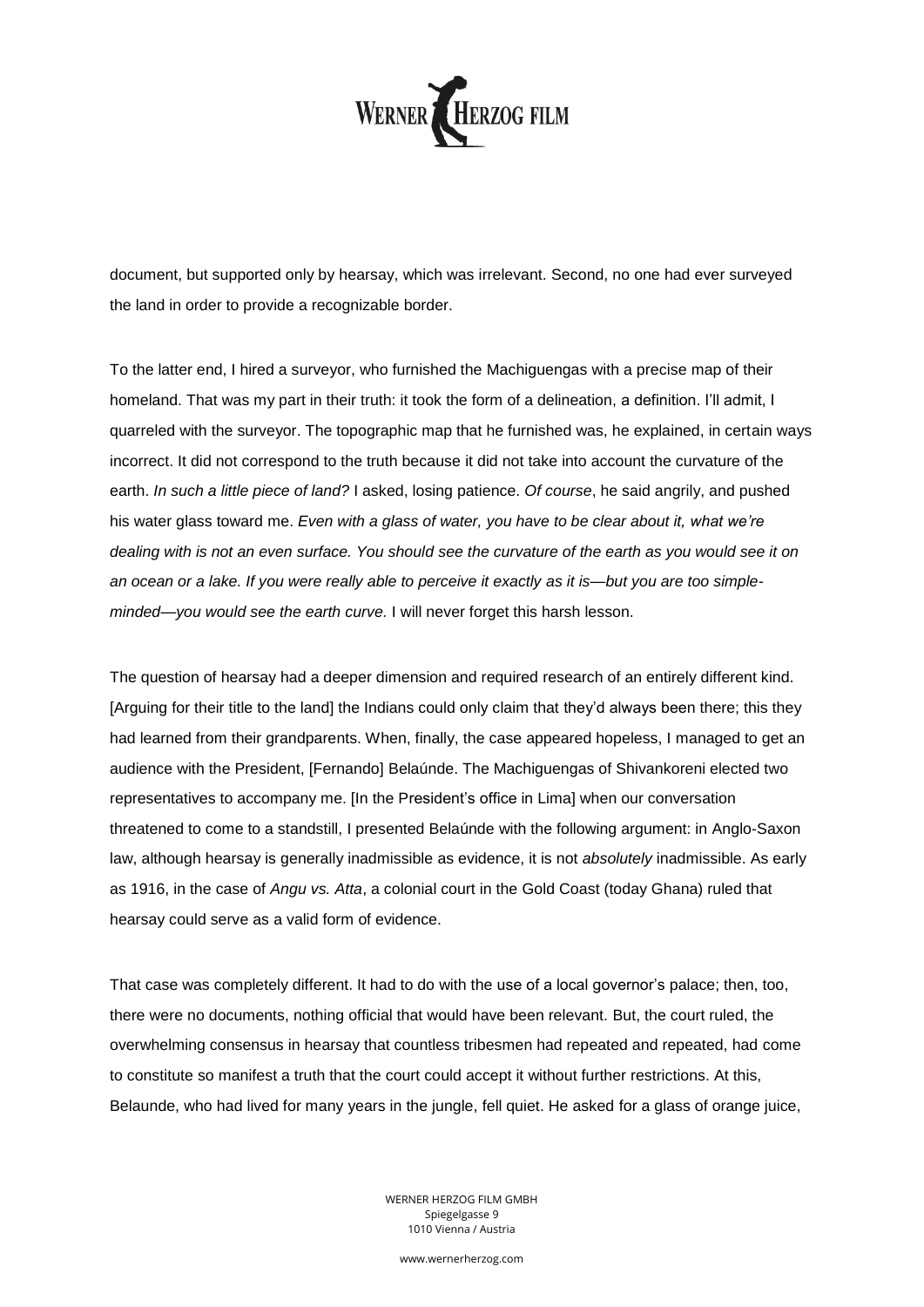

then said only *Good god*, and I knew that we had won him over. Today the Machiguengas have a title to their land; even the consortium of oil firms that discovered one of the largest sources of natural gas [in the world] directly in their vicinity respects it.

The audience with the President granted yet another odd glimpse into the essence of truth. The inhabitants of the village of Shivakoreni were not sure whether it was true that on the other side of the Andes there was a monstrously large body of water, an ocean. In addition, there was the fact that this monstrous water, the Pacific, was supposedly salty.

We drove to a restaurant on the beach a little south of Lima to eat. But our two Indian delegates didn't order anything. They went silent and looked out over the breakers. They didn't approach the water, just stared at it. Then one asked for a bottle. I gave him my empty beer bottle. No, that wasn't right, it had to be a bottle that you could seal well. So I bought a bottle of cheap Chilean red, had it uncorked, and poured the wine out into the sand. We sent the bottle to the kitchen to be cleaned as carefully as possible. Then the men took the bottle and went, without a word, to the shoreline. Still wearing the new blue jeans, sneakers, and T-shirts that we had bought for them at the market, they waded in to the waves. They waded, looking over the expanse of the Pacific Ocean, until the water reached their underarms. Then, they took a taste of the water, filled the bottle and sealed it carefully with a cork.

This bottle filled with water was their proof for the village that there really was an ocean. I asked cautiously whether it wasn't just a *part* of the truth. No, they said, if there is a bottle of seawater, then the whole ocean must be true as well.

## **THE ASSAULT OF VIRTUAL REALITY**

From then on, what constitutes truth—or, to put it in much simpler form, what constitutes *reality* became a greater mystery to me than it had been. The two intervening decades have posed unprecedented challenges to our concept of reality. When I speak of assaults on our understanding of

> WERNER HERZOG FILM GMBH Spiegelgasse 9 1010 Vienna / Austria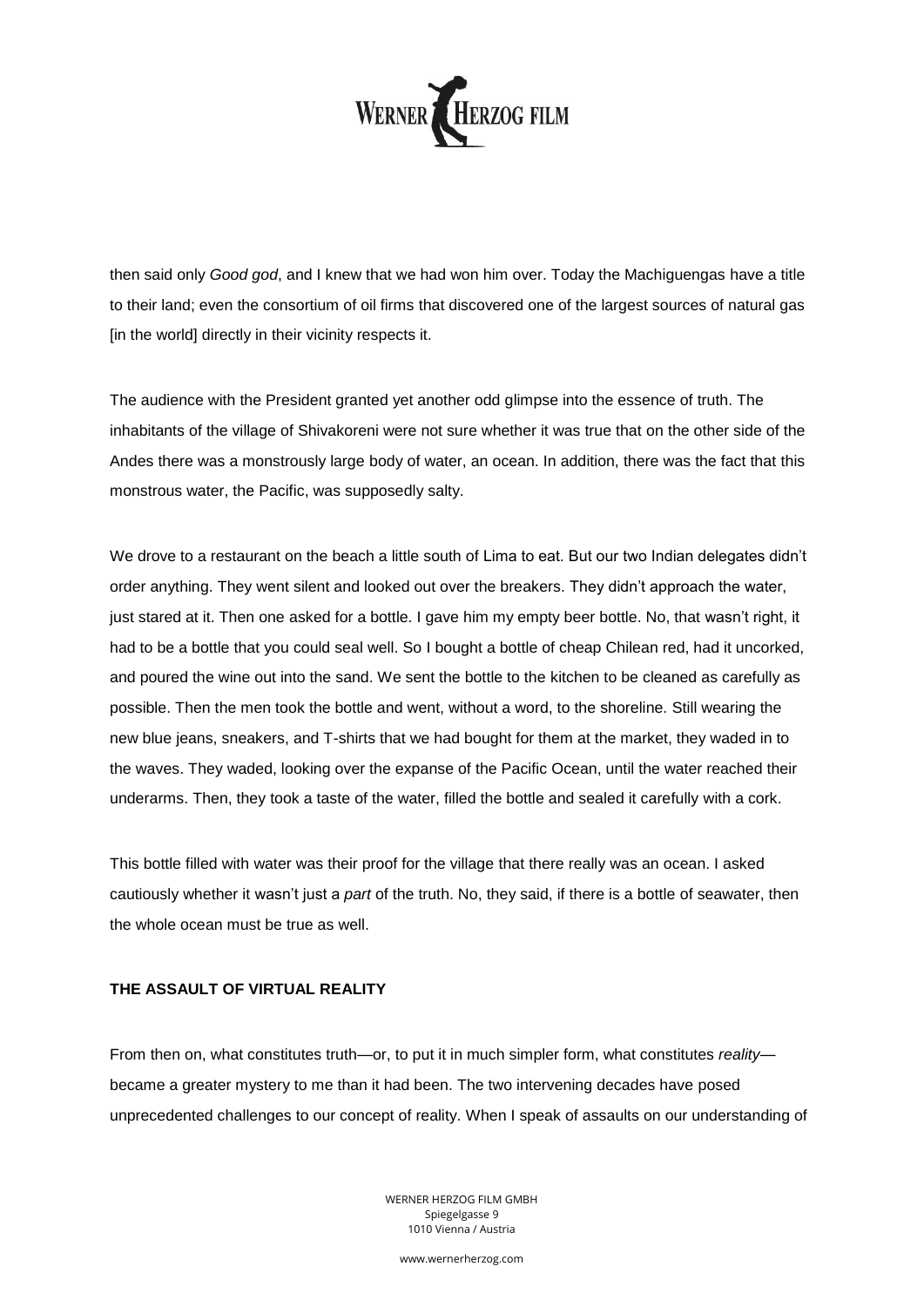

reality, I am referring to new technologies that, in the past twenty years, have become general articles of everyday use: the digital special effects that create new and imaginary realities in the cinema. It's not that I want to demonize these technologies; they have allowed the human imagination to accomplish great things—for instance, reanimating dinosaurs convincingly on screen. But, when we consider all the possible forms of virtual reality that have become part of everyday life—in the Internet, in video games, and on reality TV; sometimes also in strange mixed forms—the question of what "real" reality is poses itself constantly afresh.

What is *really* going on in the reality TV show *Survivor*? Can we ever really trust a photograph, now that we know how easily everything can be faked with Photoshop? Will we ever be able to completely trust an email, when our twelveyear-old children can show us that what we're seeing is probably an attempt to steal our identity, or perhaps a virus, a worm, or a "Trojan" that has wandered into our midst and adopted every one of our characteristics? Do I already exist somewhere, cloned, as many *Doppelgänger*, without knowing anything about it?

History offers one analogy to the extent of [change brought about by] the virtual, *other* world that we are now being confronted with. For centuries and centuries, warfare was essentially the same thing, clashing armies of knights, who fought with swords and shields. Then, one day, these warriors found themselves staring at each other across canons and weapons. Warfare was never the same. We also know that innovations in the development of military technology are irreversible. Here's some evidence that may be of interest: in parts of Japan in the early seventeenth century, there was an attempt to do away with firearms, so that samurai could fight one another hand to hand, with swords again. This attempt was only very short-lived; it was impossible to sustain.

A couple of years ago, I came to grasp how confusing the concept of reality has become, in a strange way, through an incident that took place on Venice Beach in Los Angeles. A friend was having a little party in his backyard—barbecued steak—it was already dark, when, not far away, we heard a few gunshots that nobody took seriously until the police helicopters showed up with searchlights on and

> WERNER HERZOG FILM GMBH Spiegelgasse 9 1010 Vienna / Austria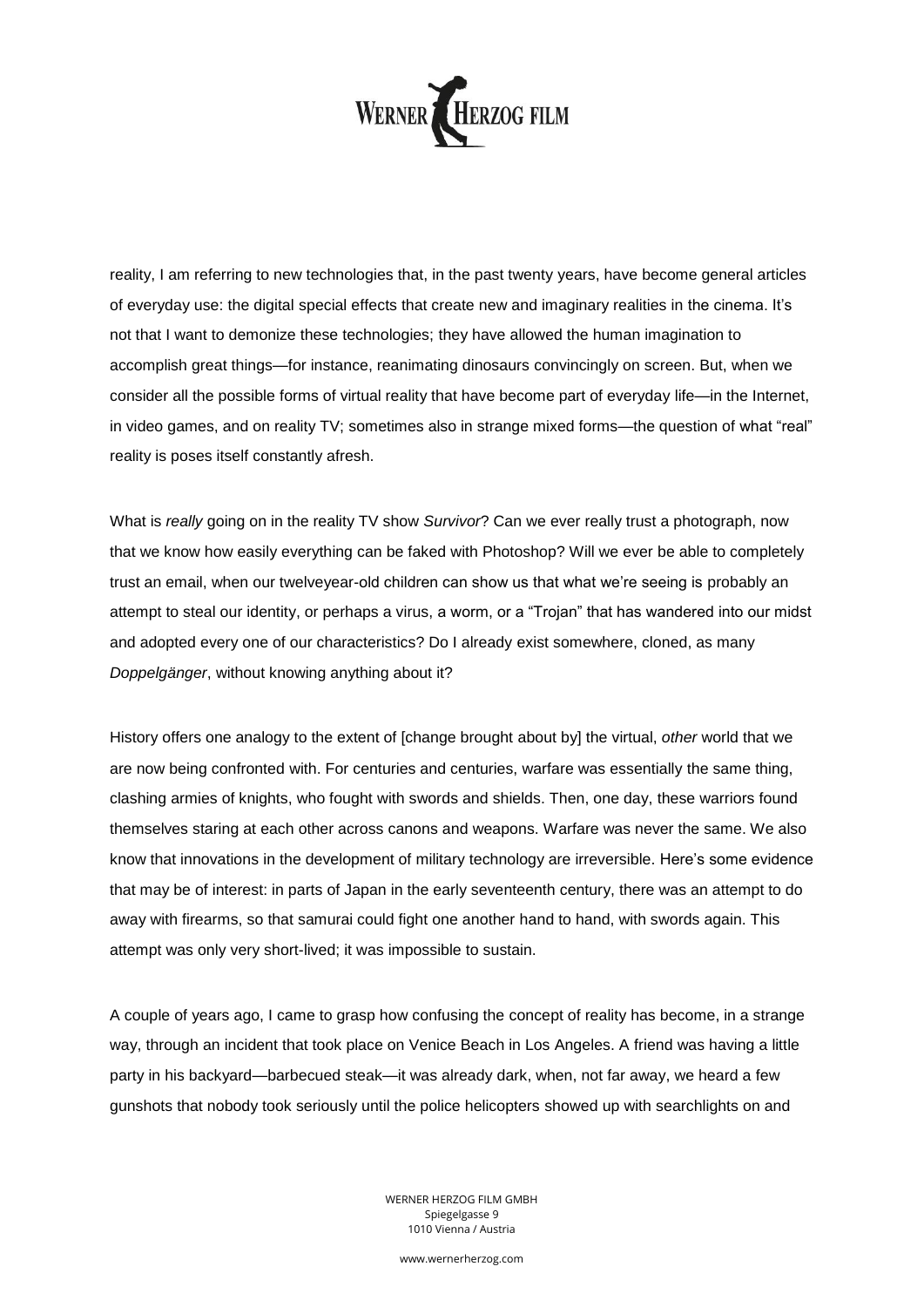

commanded us, over loudspeakers, to get inside the house. We sorted out the facts of the case only in retrospect: a boy, described by witnesses as around thirteen or fourteen years of age, had been loitering, hanging around a restaurant about a block away from us. As a couple exited, the boy yelled, *This is for real*, shot both with a semi-automatic, then fled on his skateboard. He was never caught. But the message [*Botschaft*] of the madman was clear: this here isn't a videogame, these shots are for real, this is reality.

## **AXIOMS OF FEELING**

We must ask of reality: how important is it, really? And: how important, really, is the Factual? Of course, we can't disregard the factual; it has normative power. But it can never give us the kind of illumination, the ecstatic flash, from which Truth emerges. If only the factual, upon which the so-called *cinéma vérité* fixates, were of significance, then one could argue that the *vérité*—the truth—at its most concentrated must reside in the telephone book—in its hundreds of thousands of entries that are all factually correct and, so, correspond to reality. If we were to call everyone listed in the phone book under the name "Schmidt," hundreds of those we called would confirm that they are called Schmidt; yes, their name is Schmidt.

In my film *Fitzcarraldo*, there is an exchange that raises this question. Setting off into the unknown with his ship, Fitzcarraldo stops over at one of the last outposts of civilization, a missionary station:

## Fitzcarraldo: *And what do the older Indians say?*

Missionary: *We simply cannot cure them of their idea that ordinary life is only an illusion, behind which lies the reality of dreams.*

The film is about an opera being staged in the rainforest; as you'll know, I set about actually producing opera. As I did, one maxim was crucial for me: an entire world must undergo a transformation into music, must *become* music; only then would we have produced opera. What's beautiful about opera

> WERNER HERZOG FILM GMBH Spiegelgasse 9 1010 Vienna / Austria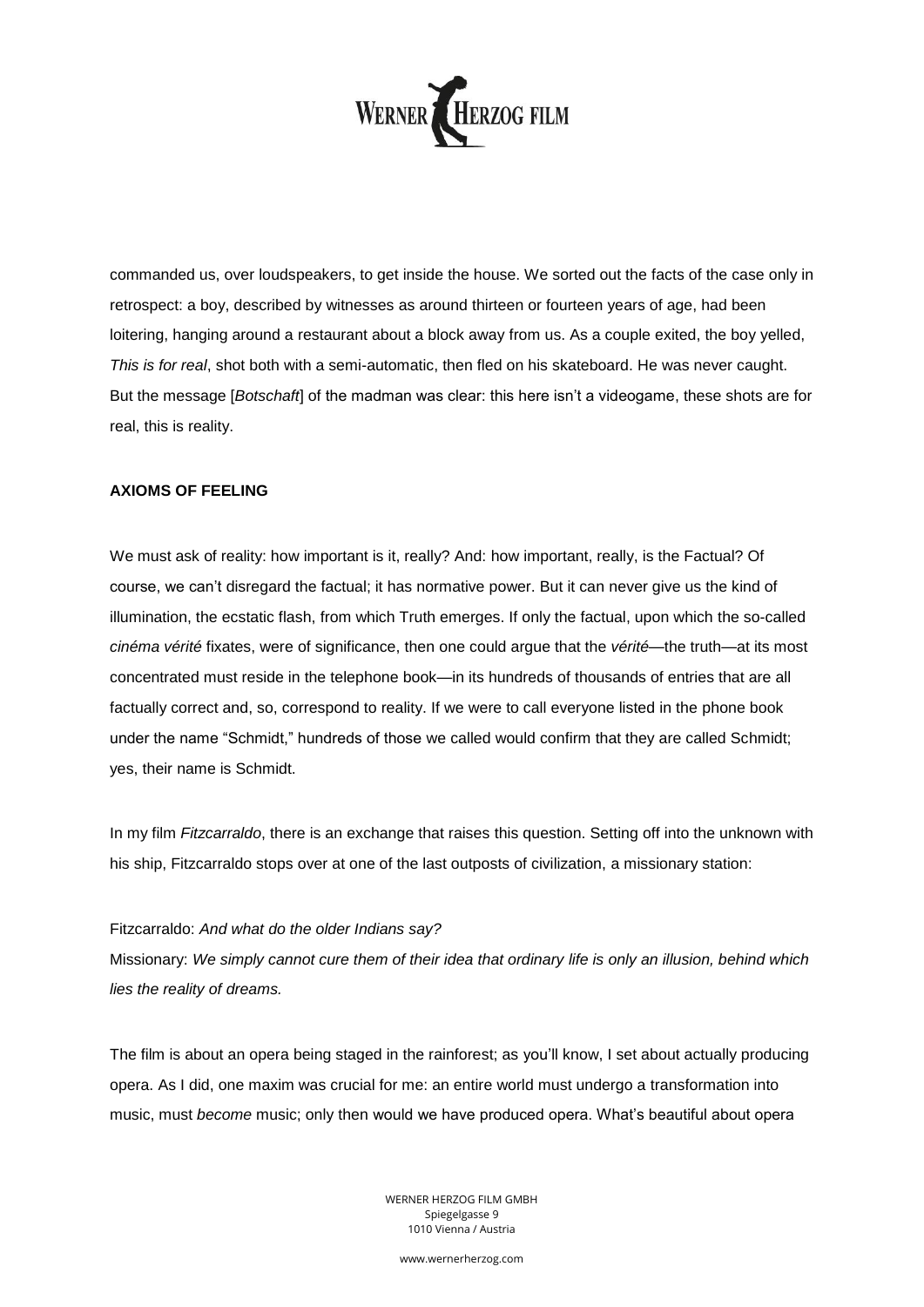

is that reality doesn't play any role in it at all; and that what takes place in opera is the overcoming of nature. When one looks at the libretti from operas (and here Verdi's *Force of Destiny* is a good example), one sees very quickly that the story itself is so implausible, so removed from anything that we might actually experience that the mathematical laws of probability are suspended. What happens in the plot is impossible, but the power of music enables the spectator to experience it as *true*.

It's the same thing with the emotional world [*Gefühlswelt*] of opera. The feelings are so abstracted; they cannot really be subordinated to everyday human nature any longer, because they have been concentrated and elevated to the most extreme degree and appear in their purest form; and despite all that we perceive them, in opera, as natural. Feelings in opera are, ultimately, like axioms in mathematics, which cannot be concentrated and cannot be explained any further. The axioms of feeling in the opera lead us, however, in the most secret ways, on a direct path to the sublime. Here we could cite "Casta Diva" in Bellini's opera *Norma* as an example.

You might ask: why do I say that the sublime becomes accessible to us [lit. "experience-able"; *erfahrbar*] in opera, of all forms, considering that opera did not innovate in any essential way in the twentieth century, as other forms took its place? This only *seems* to be a paradox: the direct experience of the sublime in opera is not dependent on further development or new developments. Its sublimity has enabled opera to survive.

## **ECSTATIC TRUTH**

Our entire sense of reality has been called into question. But I do not want to dwell on this fact any longer, since what moves me has never been reality, but a question that lies behind it [beyond; *dahinter*]: the question of truth. Sometimes facts so exceed our expectations—have such an unusual, bizarre power—that they seem *unbelievable*.

> WERNER HERZOG FILM GMBH Spiegelgasse 9 1010 Vienna / Austria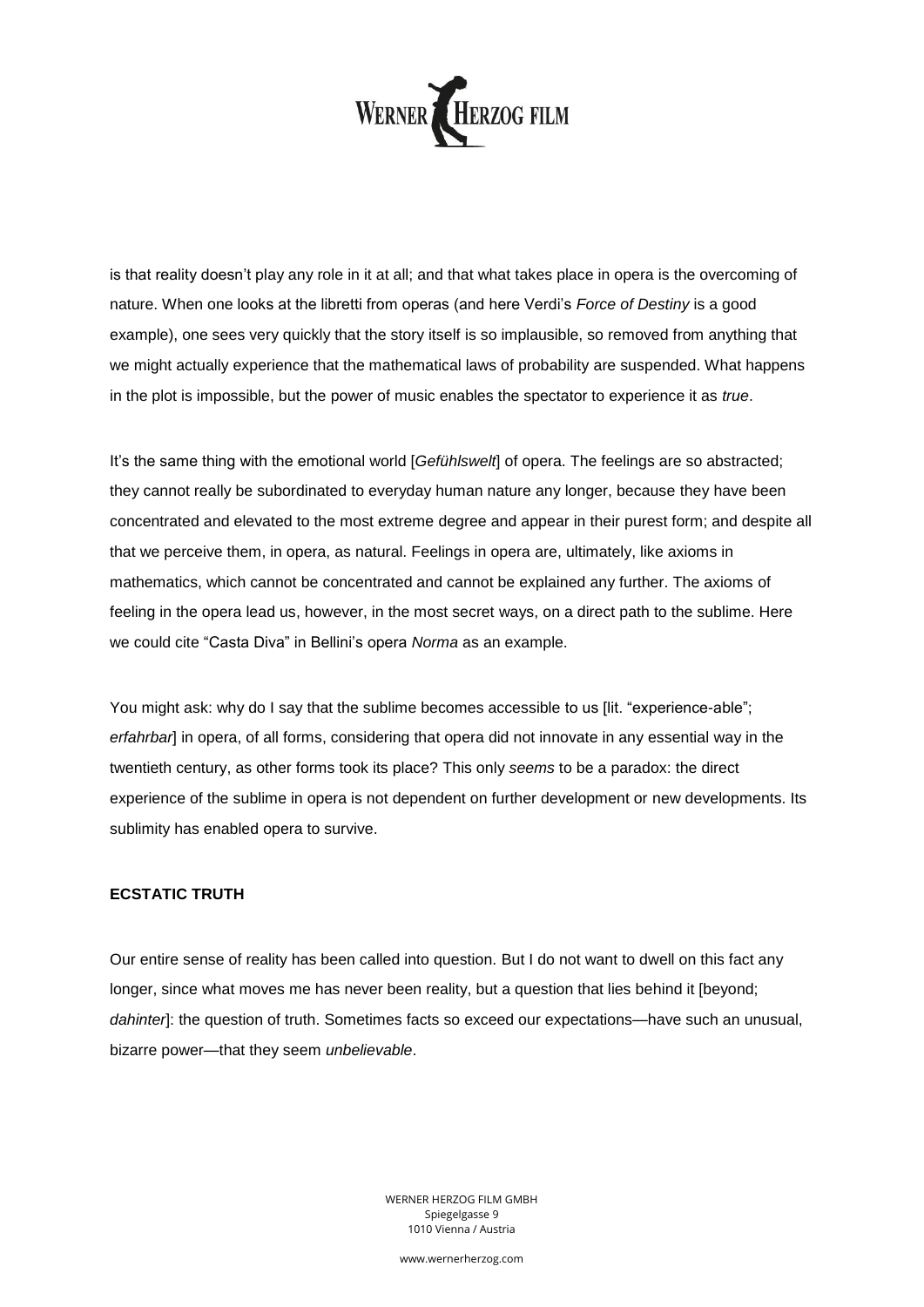

But in the fine arts, in music, literature, and cinema, it is possible to reach a deeper stratum of truth—a poetic, ecstatic truth, which is mysterious and can only be grasped with effort; one attains it through vision, style, and craft. In this context I see the quotation from Blaise Bascal about the collapse of the stellar universe not as a fake ["counterfeit"; *Fälschung*], but as a means of making possible an ecstatic experience of inner, deeper truth. Just as it's not fakery when Michelangelo's *Pietà* portrays Jesus as a 33-year-old man, and his mother, the mother of God, as a 17-year-old.

However, we also gain our ability to have ecstatic experiences of truth through the Sublime, through which we are able to elevate ourselves over nature. Kant says: *The irresistibility of the power of nature forces us to recognize our physical impotence as natural beings, but at the same time discloses our capacity to judge ourselves independent of nature as well as superior to nature . . .* I am leaving out some things here, for simplicity's sake. Kant continues: *In this way nature is not estimated in our aesthetic judgment as sublime because it excites fear, but because it summons up our power (which is not of nature) . . .*

I should treat Kant with the necessary caution, because his explanations concerning the sublime are so very abstract that they have always remained alien to me in my practical work. However, Dionysus Longinus, whom I first came to know while exploring these subjects, is much closer to my heart, because he always speaks in practical terms and uses examples. We don't know anything about Longinus. Experts aren't even sure that that's really his name, and we can only guess that he lived in the first century after Christ. Unfortunately, his essay *On the Sublime* is also rather fragmentary. In the earliest writings that we have from the tenth century, the Codex Parisinus 2036, there are pages missing everywhere, sometimes entire bundles of pages.

Longinus proceeds systematically; here, at this time, I cannot even start in on the structure of his text. But he always quotes very lively examples from literature. And here I will, again, without following a schematic order, seize upon what seems most important to me.

> WERNER HERZOG FILM GMBH Spiegelgasse 9 1010 Vienna / Austria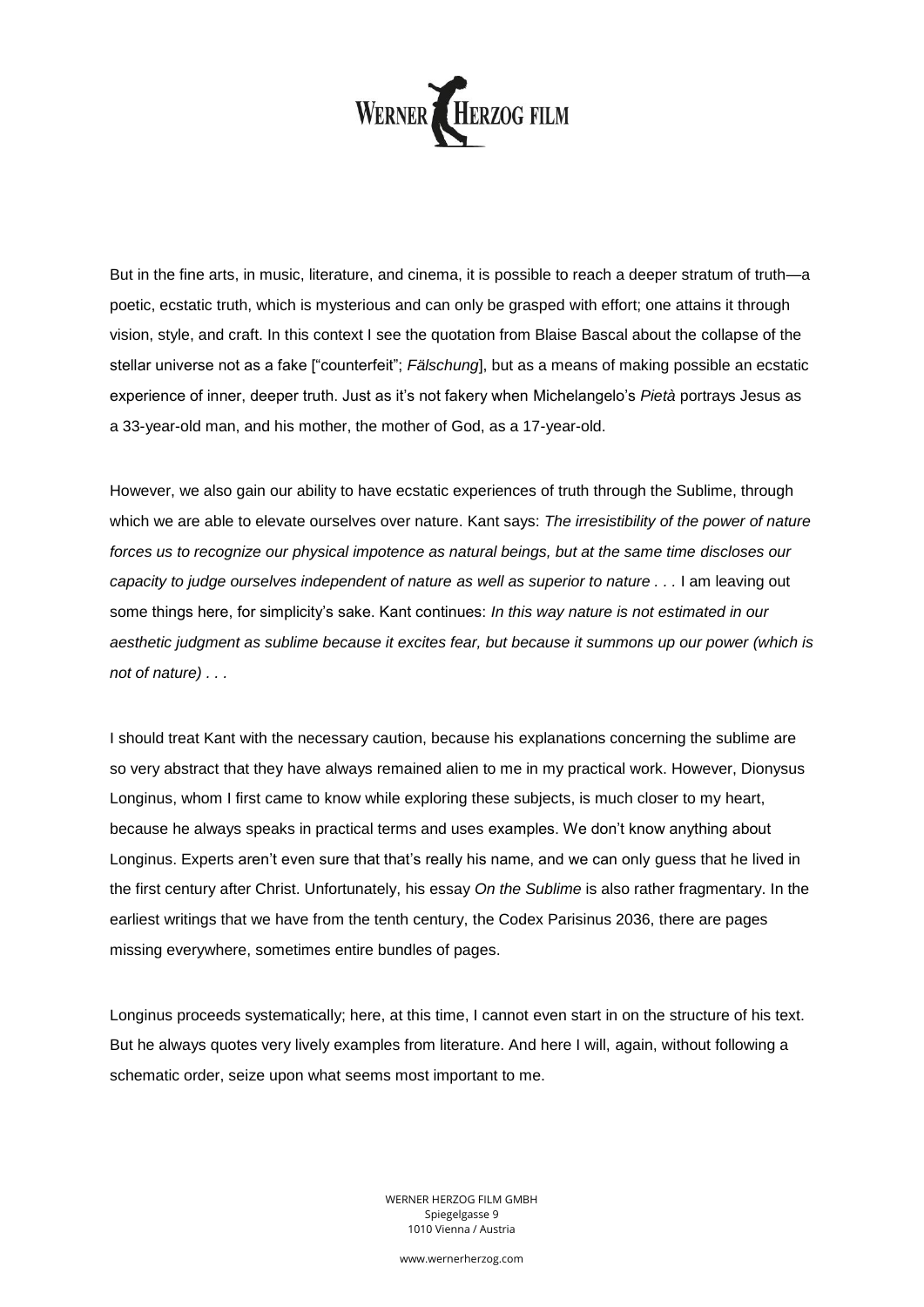

What's fascinating is that, right at the beginning of his text, [Longinus] invokes the concept of Ecstasy, even if he does so in a different context than what I have identified as "ecstatic truth." With reference to rhetoric, Longinus says: *Whatever is sublime does not lead the listeners to persuasion but to a state of ecstasy; at every time and in every way imposing speech, with the spell it throws over us, prevails over that which aims at persuasion and gratification. Our persuasions we can usually control, but the influences of the sublime bring power and irresistible might to bear, and reign supreme over every hearer . . .* Here he uses the concept of ekstasis, a person's stepping out of himself into an elevated state—where we can raise ourselves over our own nature—which the sublime reveals "at once, like a thunder bolt."1 No one before Longinus had spoken so clearly of the experience of illumination; here, I am taking the liberty to apply that notion to rare and fleeting moments in film.

He quotes Homer in order to demonstrate the sublimity of images and their illuminating effect. Here is his example from the battle of the gods:

Aidoneus, lord of the shades, in fear leapt he from his throne and cried aloud, lest above him the earth be cloven by Poseidon, the Shaker of Earth, and his abode be made plain to view for mortals and immortals—the dread and dank abode, wherefor the very gods have loathing: so great was the din that arose when the gods clashed in strife.

Longinus was an extraordinarily well-read man, one who quotes exactly. What is striking here is that he takes the liberty of welding together two different passages from the *Iliad*. It is impossible that this is a mistake. However, Longinus is not faking but, rather, conceiving a new, deeper truth. He asserts that without truth [*Wahrhaftigkeit*] and greatness of soul the sublime cannot come into being. And he quotes a statement that researchers today ascribe either to Pythagoras or to Demosthenes:

For truly beautiful is the statement of the man who, in response to the question of what we have in common with the gods, answered: the ability to do good [Wohltun] and truth.

> WERNER HERZOG FILM GMBH Spiegelgasse 9 1010 Vienna / Austria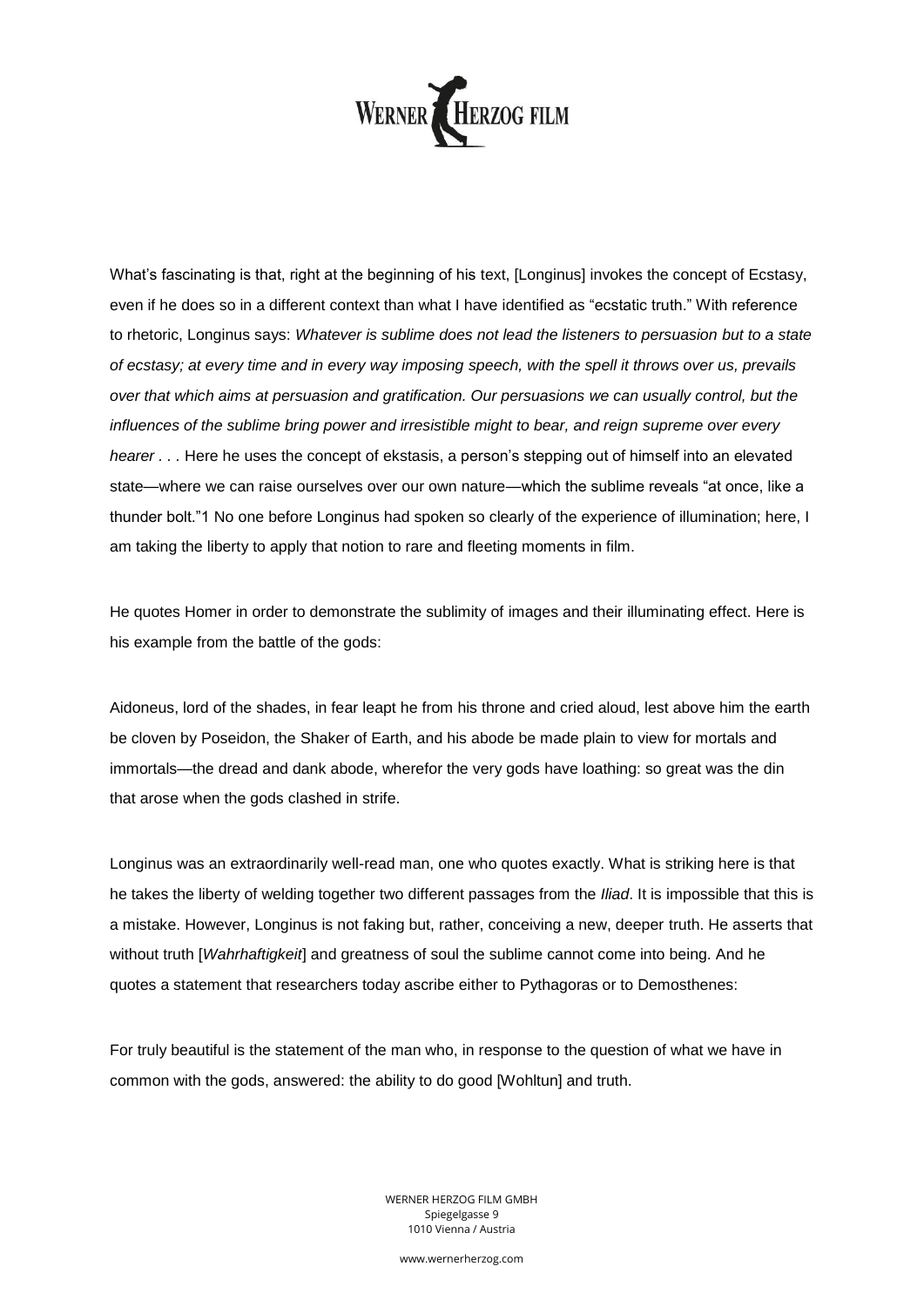

We should not translate his εὐεργεσία simply with "charity," imprinted as that notion is by Christian culture. Nor is the Greek word for truth, ἀλήθεια, simple to grasp. Etymologically speaking, it comes from the verb λανθάνειν, "to hide," and the related word λῆθος, "the hidden," "the concealed." Ἀλήθεια is, therefore, a form of negation, a negative definition: it is the "not-hidden," the revealed, the truth. Thinking through language [im sprachlichen Denken], the Greeks meant, therefore, to define truth as an act of disclosure—a gesture related to the cinema, where an object is set into the light and then a latent, not yet visible image is conjured onto celluloid, where it first must be developed, then disclosed.

The soul of the listener or the spectator completes this act itself; the soul actualizes truth through the experience of sublimity: that is, it completes an independent act of creation. Longinus says: *For our soul is raised out of nature through the truly sublime, sways with high spirits, and is filled with proud joy, as it itself had created what it hears.*

But I don't want to lose myself in Longinus, whom I always think of as a good friend. I stand before you as someone who works with film. I would like to point out some scenes from another film of mine as evidence. A good example would be *The Great Ecstasy of Woodcarver Steiner* where the concept of ecstasy already shows up in the title.

Walter Steiner, a Swiss sculptor and repeat world champion in ski-flying, raises himself as if in religious ecstasy into the air. He flies so frightfully far, he enters the region of death itself: only a little farther, and he would not land on the steep slope, but rather crash beyond it. Steiner speaks at the end of a young raven, which he raised and which, in his loneliness as a child, was his only friend. The raven lost more and more feathers, which probably had to do with the feed that Steiner gave him. Other ravens attacked his raven and, in the end, tortured him so frightfully that young Steiner had only one choice: *Unfortunately, I had to shoot him, says Steiner, because it was torture to watch how he was tortured by his own brothers because he could not fly any more.* And then, in a fast cut, we see Steiner—in place of his raven—flying, in a terribly aesthetic frame, in extreme slow motion, slowed to

> WERNER HERZOG FILM GMBH Spiegelgasse 9 1010 Vienna / Austria